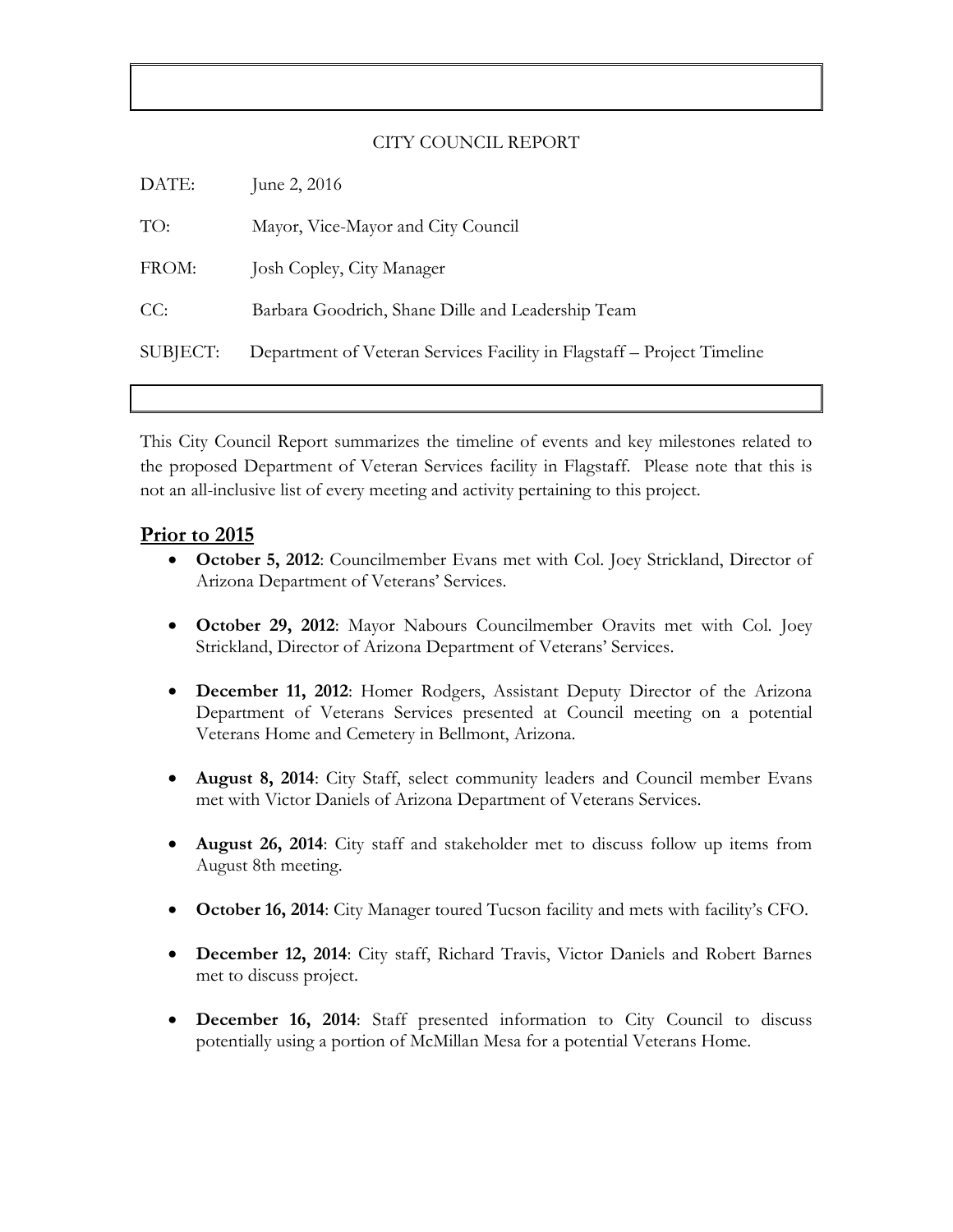City Council Report June 2, 2016 Veteran Facility – Project Timeline Page 2

# **2015**

- **January 6, 2015**: Staff presented to Council requesting guidance regarding direction on whether there is interest in further exploring a Veterans Home opportunity. Staff was given direction to look into what it would take to deed land on McMillan Mesa.
- **January 16, 2015**: Staff prepared a short memo and provided to Council of talking points on the proposed Veterans Home for Flagstaff.
- **March 10, 2015**: Staff presented information during a work session to provide additional information on options for a Veterans Home and to receive public input.
- **March 26, 2015**: Staff presented to the Open Space Commission to discuss the possibility of using a portion of McMillan Mesa for a potential Veterans Home.
- **April 8, 2015**: Staff hosted an Open House to the general public to discuss the possibility of using a portion of McMillan Mesa for a potential Veterans Home.
- **April 15, 2015**: Staff presented to the Parks and Recreation Commission to discuss the possibility of using a portion of McMillan Mesa for a potential Veterans Home.
- **April 28, 2015**: Staff hosted an Open House to the general public to discuss the possibility of using a portion of McMillan Mesa for a potential Veterans Home.
- **May 12, 2015**: Staff presented information to city Council to discuss potentially using a portion of McMillan Mesa for a potential Veterans Home.
- **May 19, 2015**: City Council approved Resolution No. 2015-16 memorializing direction for staff to bring an ordinance for consideration providing land for veteran facility.
- **June 2, 2015**: Resolution 2015-16 amended and passed by Flagstaff City Council memorializing direction for staff to bring an ordinance for consideration providing land for veteran facility.
- **June 10, 2014**: David McIntire provided a driving tour to Victor Daniels of Arizona Department of Veteran Services.
- **July 14, 2015**: Staff, City Attorney, and Richard Travis met to discuss project strategy and path forward.
- **September 14, 2015**: Staff participated on a conference call with Col Wanda Wright and Robert Barnes of the Department of Veterans Services to discuss the Veterans Home project. Councilmembers Oravits and Evans and Mayor Nabours were on the call.